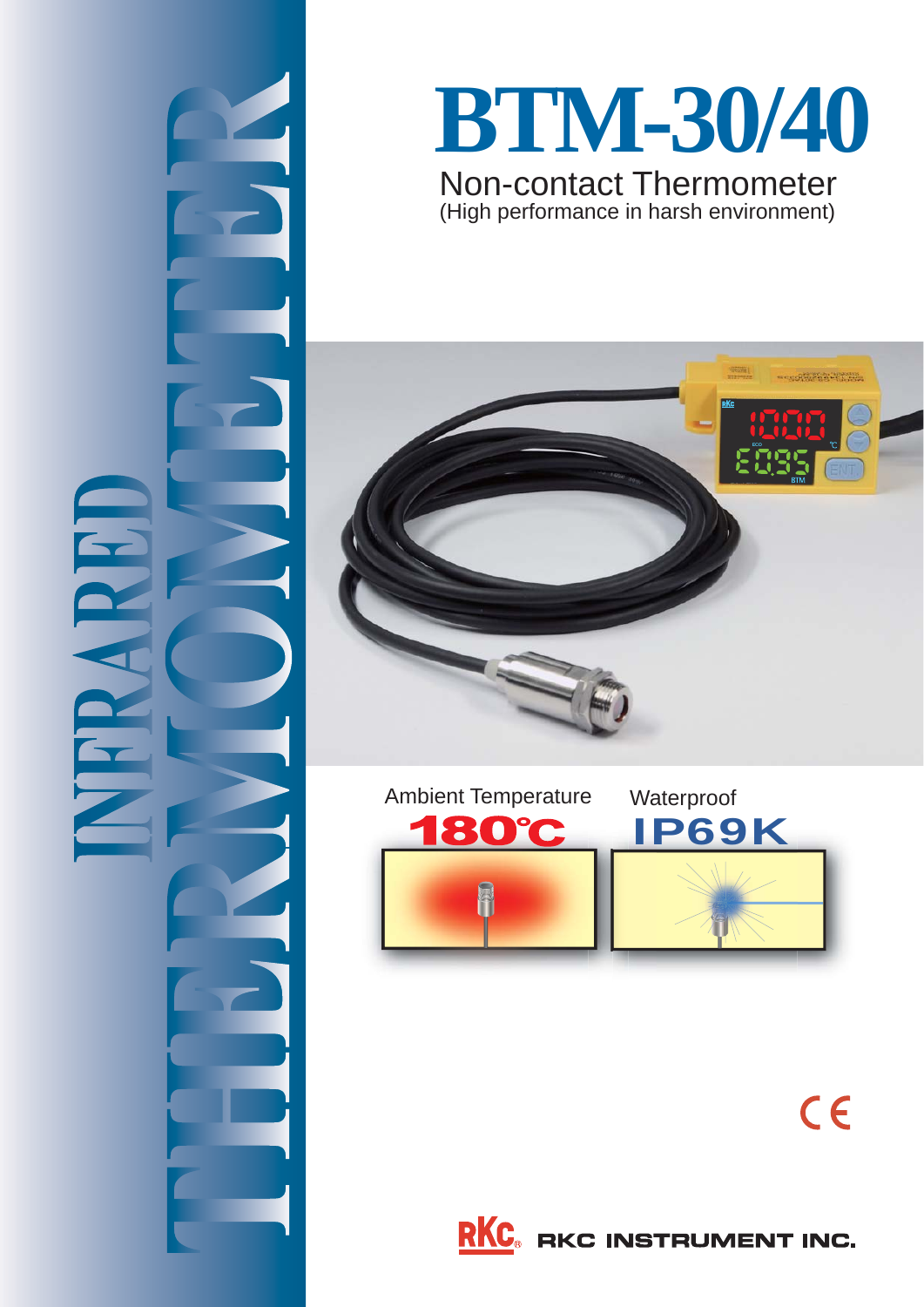# **High performance in harsh environment**



#### ● Standard Type (Low and medium temperature model)

BTM-30TAC BTM-40TAC  $-40$  to  $+500^{\circ}$ C

BTM-30TAC-HT BTM-40TAC-HT 0 to 1000°C ● High Temperature Type

# **Ambient Temperature**



#### **Usable up to 180°C ambient temperature**

Sensor head works properly even at high temperatures of 180°C. Water cooling is not needed even under high temperature environment. (Standard type : 100°C)

Waterproof<br> **IP69K** 

Possible to high pressure jet cleaning

### **Highest waterproof rating IP69K**

At harsh environment in the production line, water and dust can cause failure to the sensors.

Sensor has passed IP69K that is degree of protection specified in German standard DIN40050-9.





## **Small sensor head, installable in a limited space**

Realized 12M (ø14) × 34mm; Ultra Small head size Good use for equipping various machinery and manufacturing line.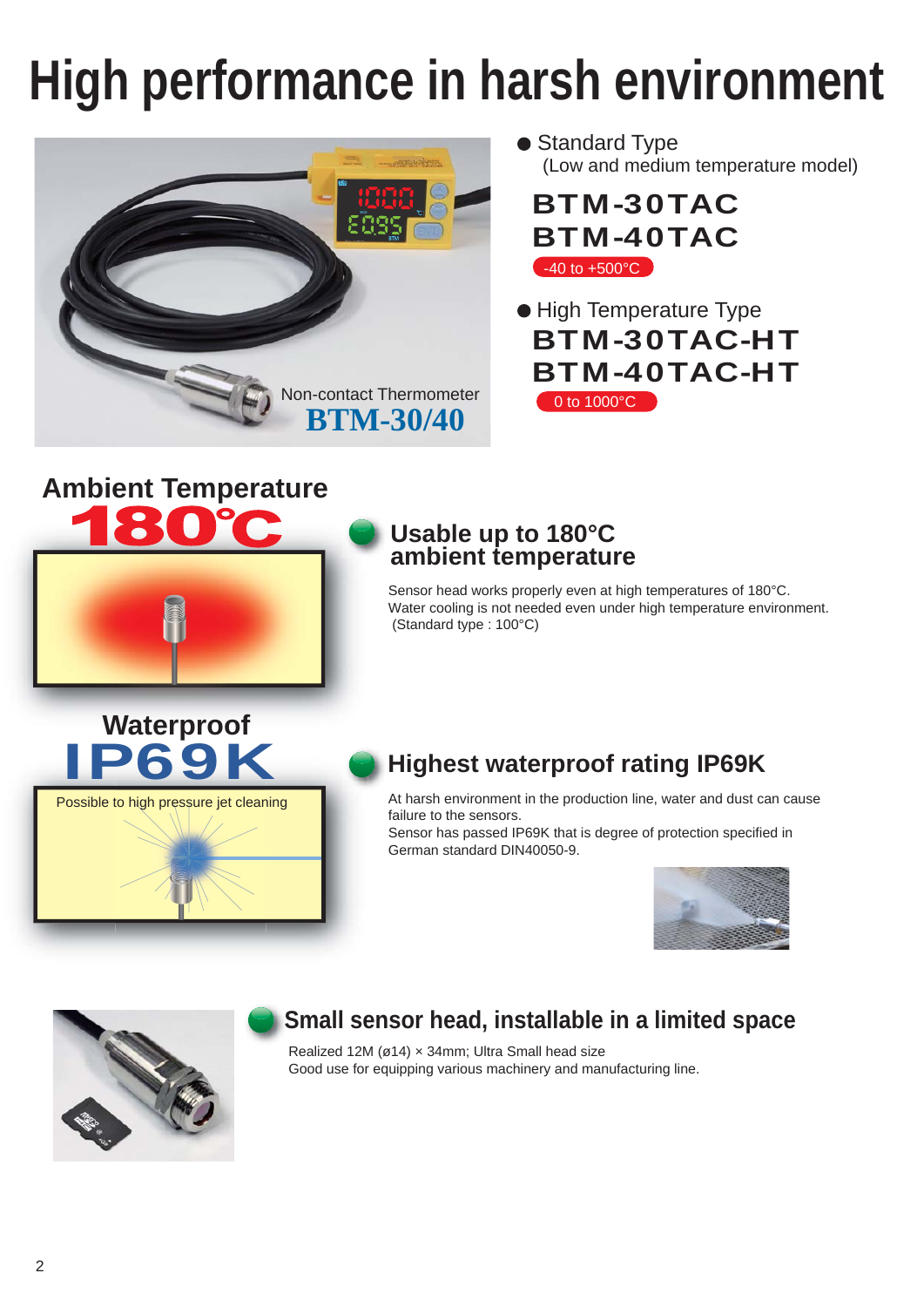## **Application**



• The size of measuring object should be sufficiently larger the spot size.

• The optical resolution values stated above are at minimum 90% energy.

 intensity received from the target decreases by 20 to 30%. • When measuring a minute spot, the recommended target size is approximately 1.5 times of the field of view shown above.